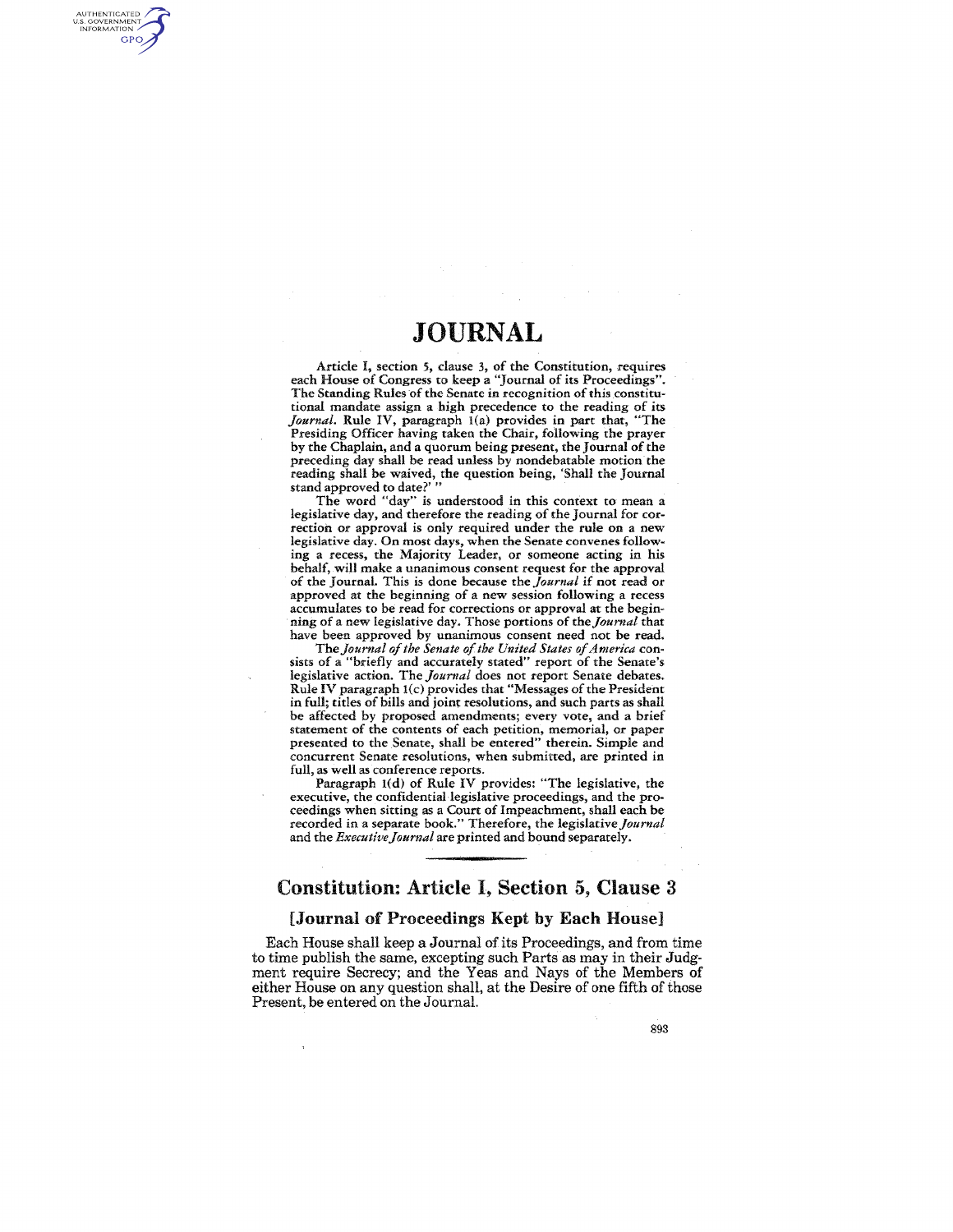# Rule IV, Paragraph 1

#### [Journal Read Each Legislative Day and Entries Made Therein]

1. (a) The Presiding Officer having taken the chair, following the prayer by the Chaplain, and a quorum being present, the Journal of the preceding day shall be read unless by nondebatable motion the reading shall be waived, the question being, "Shall the Journal stand approved to date?", and any mistake made in the entries corrected. Except as provided in subparagraph (b) the reading of the Journal shall not be suspended unless by unanimous consent; and when any motion shall be made to amend or correct the same, it shall be deemed a privileged question, and proceeded with until disposed of.

(b) Whenever the Senate is proceeding under paragraph 2 of rule XXII, the reading of the Journal shall be dispensed with and shall be considered approved to date.

(c) The proceedings of the Senate shall be briefly and accurately stated on the Journal. Messages of the President in full; titles of bills and resolutions, and such parts as shall be affected by proposed amendments; every vote, and a brief statement of the contents of each petition, memorial, or paper presented to the Senate, shall be entered.

(d) The legislative, the executive, the confidential legislative proceedings, and the proceedings when sitting as a Court of Impeachment, shall each be recorded in a separate book.

### Amend:

A motion to amend or correct the *Journal* is privileged and must be proceeded with until disposed of;  $1$  the motion is debatable,<sup>2</sup> but it is not in order until the reading of the entire *Journal* has been concluded; 3 but before the Senate passed to its next order of business and when a Senator is seeking recognition to offer an amendment, under the precedents he should be recognized before passing to the next order of business. 4

A quorum call would be in order after the reading of the *Journal* has been concluded, and a Senator would not lose his right to propose an amendment by suggesting the absence of a quorum at that time. 5

<sup>1</sup> Jan. 6, 1932, 72-1. *Journal,* p. 126.

<sup>2</sup>Nov. 28, 1922, 67-3, *Record,* pp. 326, 327; *see also* Nov. 17, 1942, 77-2, *Record,* p.

<sup>8921.&</sup>lt;br>
<sup>3</sup> Nov. 17, 1942, 77-2, *Record.* p. 8899; May 2, 1951, 82-1, *Record*, p. 4705; Mar. 9, 1964,<br>
88-2, *Record, pp. 1742-54; See* Oct. 3, 1963, 88-1, *Record, pp.* 18619-20; Jan. 26, 1966, 89-<br> *2 Record, pp. 1160-6*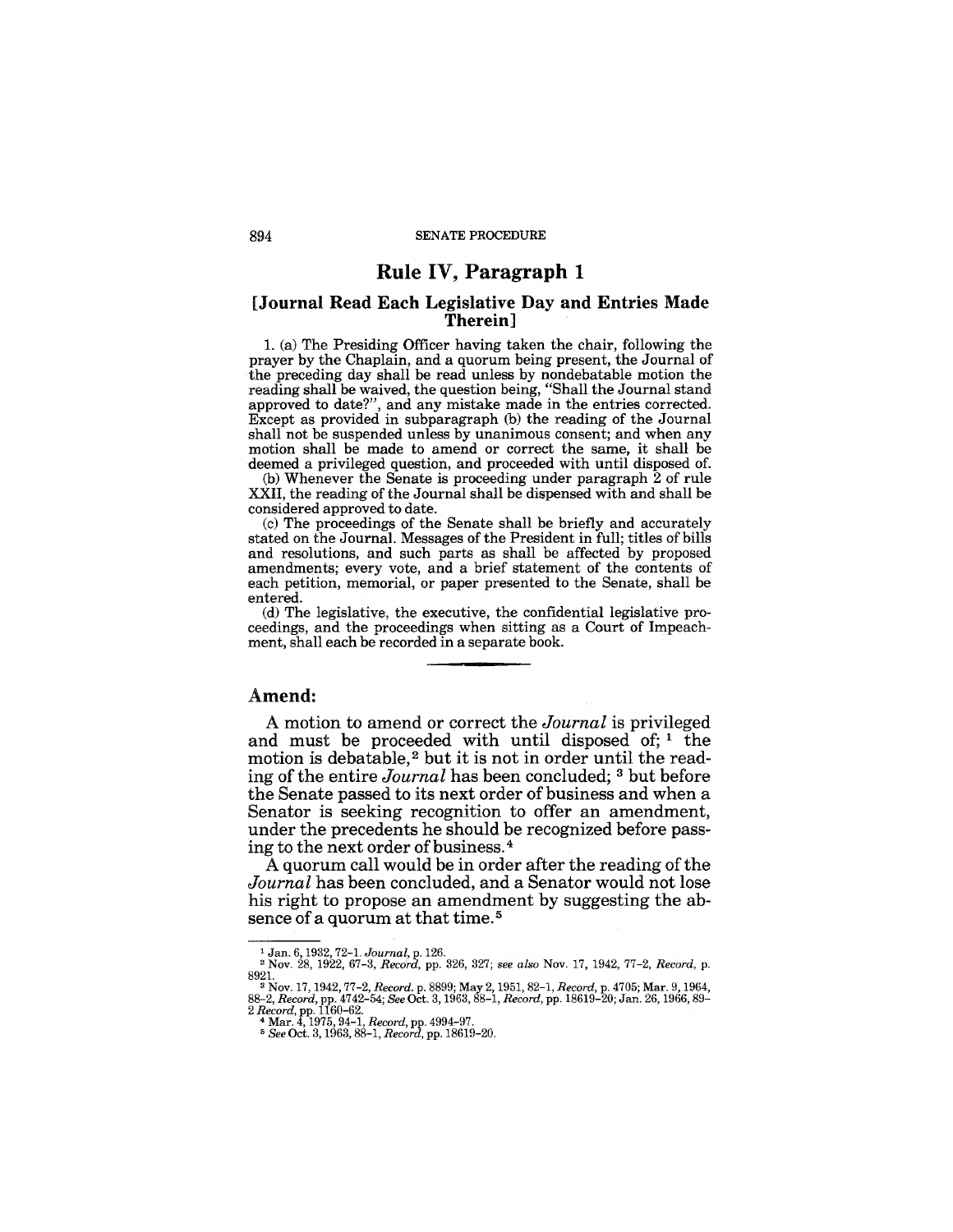A motion, made immediately after a quorum call at the conclusion of the reading of the *Journal,* to proceed to the consideration of a bill was ruled out of order as depriving a Senator of the opportunity to offer amendments to the Journal; an amendment would be in order.<sup>6</sup>

An amendment to the *Journal* to insert the prayer in the *Journal* is in order; 7 but amendments to the *Journal*  must come within the confines of Rule IV; that is, they must be related or within accord of the actions taken by the Senate. 8

While a motion to amend the *Journal* is pending a message from the President of the United States can only be read by unanimous consent, since such a motion would not then be in order. 9

In 1950, a Senator, whose name had been left off an official roll call asked and obtained unanimous consent that the *Journal* and the *Record* be amended to record his vote. 10

A similar situation transpired in 1949, and in considering the order to correct the *Journal* the Presiding Officer stated that "it can be entered by unanimous consent or by a motion." 11 In 1941, an error in failing to record a Senator's vote which when corrected would change the result, was corrected by an amendment of the Senate *Journal.* 12

In 1888, after the passage of a bill, it was amended by unanimous consent, and an order was made under a unanimous consent agreement that the *Journal* show the bill was amended prior to its third reading and passage; <sup>13</sup> on another occasion a motion to amend the *Journal* so as to show the names of Senators answering a quorum call, and its establishment as a precedent was not agreed to.14

#### Approval **of** the Journal:

*See also* "Read Each Legislative Day," pp. 899-900.

The Senate amended Rule IV in 1986 to authorize the approval of the *Journal* by a nondebatable motion. 15 In

<sup>&</sup>lt;sup>6</sup> July 26, 1962, 87–2, *Record,* pp. 14857–69; July 27, 1962, 87–2, *Record,* pp. 14892–93.<br><sup>7</sup> Jan. 26, 1966, 89–2, *Record*, p. 1161.<br><sup>8</sup> Sept. 23, 1976, 94–2, *Record*, p. 32173–74.<br><sup>9</sup> Jan. 21, 1946, 79–2, *Record*,

<sup>&</sup>lt;sup>11</sup> Sept. 15, 1949, 81–1, *Record*, pp. 12929–32; Sept. 16, 1949, 81–1, *Record*, p. 12961.<br><sup>12</sup> Mar. 20, 1941, 77–1, *Record*, pp. 2490–91.<br><sup>13</sup> Apr. 4, 1888, 50–1, *Record*, p. 2683.<br><sup>14</sup> Aug. 1, 1890, 51–1, *Journal*,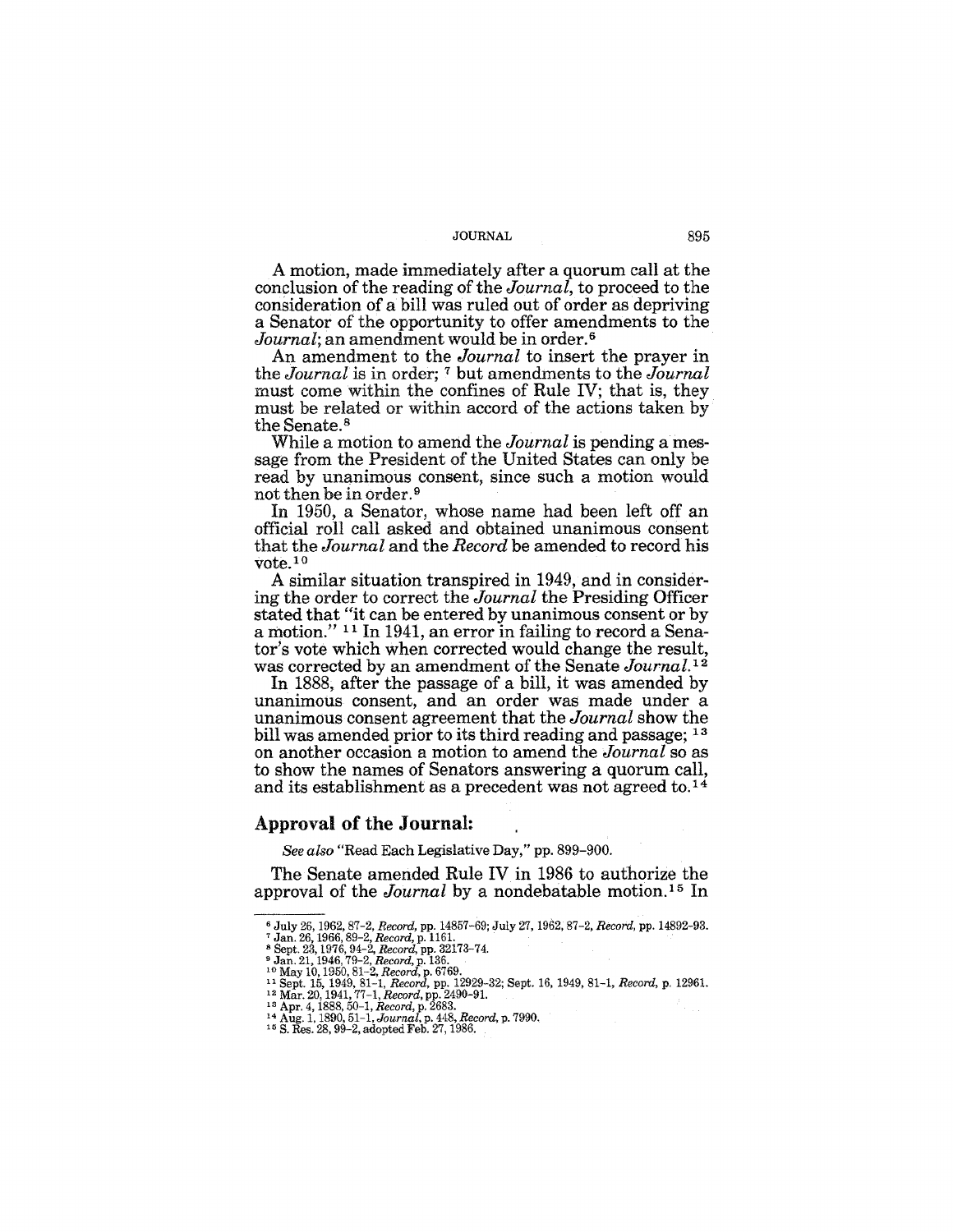#### 896 SENATE PROCEDURE

February, 1987, the Senate decided that a quorum call that delayed a vote on the motion to approve the *Journal*  when a quorum had been established was dilatory and therefore out of order. 16 Later that year, the Senate overturned the Chair to permit a point of order to be made during a roll call vote; the point of order contended that repeated efforts of Senators to decline to vote on questions subsumed by a motion to approve the *Journal* were dilatory. The point of order was sustained. 1 7

The *Journal* is read for the correction of any mistakes or that "any mistakes made in the entries [be] corrected"; 18 there is no requirement in the Senate rules for the approval of the *Journal* after it has been read 19 for corrections. 2 0

After the *Journal* is read, if not amended, no further action thereon is required. 2 1

A pending amendment to the *Journal* having been withdrawn and no further amendment having been proposed, the *Journal* was considered as approved.<sup>22</sup>

In 1942, the Chair stated, "There is nothing in the rules of the Senate which provides for approval of the *Journal.*  There is a provision that the *Journal* of the preceding day shall be read and corrected. Therefore, it is the opinion of the present occupant of the Chair that, when there are no further motions pending concerning the *Journal,* and an adjournment is taken, the *Journal* of the preceding day would stand."<sup>23</sup>

Prior to 1986, a motion to approve the *Journal,* on objection, was not in order; the proper request at that time, instead of asking for the approval of the *Journal,* was to ask that its reading be dispensed with. 24

## **Authority of Journal:**

The *Journal* is the official record of Senate proceedings.<sup>25</sup> An entry in the Senate *Journal* as to a specific

<sup>&</sup>lt;sup>16</sup> Feb. 5, 1987, 100-1, *Record,* pp. S 1835–37.<br><sup>17</sup> May 13, 1987, 100-1, *Record,* pp. S 6346-50.<br><sup>18</sup> Rule III; Mar. 3, 1975, 94-1, *Record,* pp. 4972-74. The cited language is now found in Rule IV, paragraph 1(a).<br><sup>19</sup> Nov. 17, 1942, 77–2, *Record*, p. 8900; Mar. 17, 1949, 81–1, *Record*, p. 2711.<br><sup>20</sup> Jan. 27, 1966, 89–2, *Record*, p. 1263.<br><sup>21</sup> See Jan. 26, 1966, 89–2, *Record*, pp. 1160, 1161–62.<br><sup>22</sup>

<sup>&</sup>lt;sup>23</sup> Nov. 17, 1942, 77–2, *Record*, pp. 8920–21.<br><sup>24</sup> Mar. 17 and 18, 1949, 81–1, *Record*, pp. 2711, 2744.<br><sup>25</sup> July 9, 1985, 99–1, *Record*, pp. 16983, 18168–69.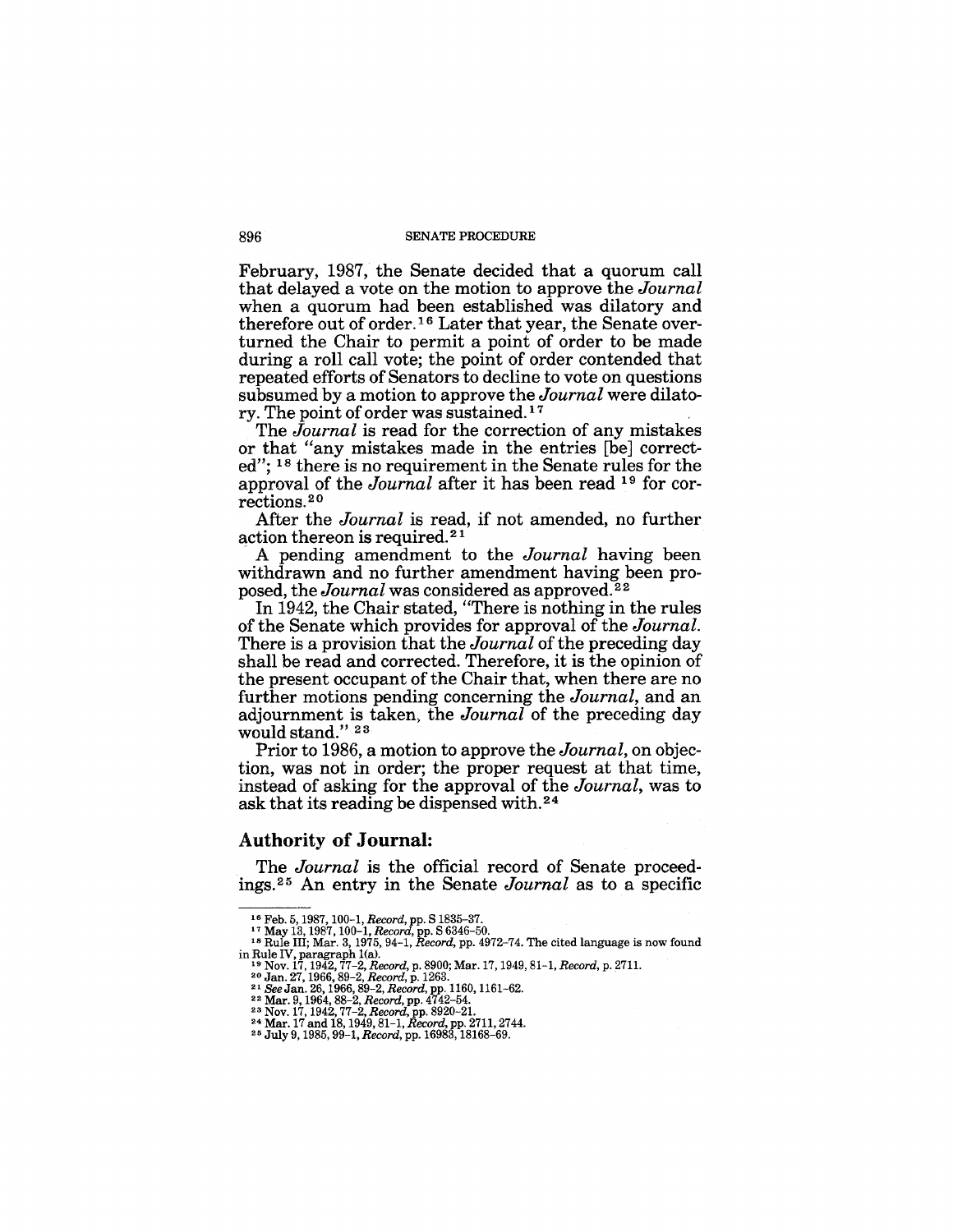action by the Senate, when not in harmony with the proceedings as set forth in the *Congressional Record,* determines the official action of the Senate. 26

#### Cloture, Reading of Journal Not Required:

Under Rule IV, as now amended, whenever the Senate is proceeding under the cloture rule, "the reading of the *Journal* shall be dispensed with and shall be considered approved to date."

## Correction and Reading of Journal of Highest Privilege:

The reading of the *Journal* has precedence over a motion to adjourn,<sup>27</sup> over a question of personal privilege,28 or over the question of administering the oath to a Senator-elect.<sup>29</sup>

During the correction of the *Journal,* a bill can be introduced only by unanimous consent; 30 likewise, the second reading of a bill is not in order. 31

While the *Journal* is being read or pending its reading it is not in order to suggest the absence of a quorum, to make a motion to recess or to receive a message from the House of Representatives. 32. The reading of the *Journal*  cannot be interrupted by a Senator rising to a question of personal privilege. 33

While it is not in order to raise the question of a quorum during the reading of the *Journal,* before action is taken on the *Journal* a quorum call may be demanded. <sup>34</sup>

An order for making committee assignments is privileged and would be in order at any time after proceedings with respect to the *Journal* had been concluded. 35

A unanimous consent order providing that, immediately upon convening on a specified day, the Senate should proceed to the consideration of a certain joint resolution,

<sup>&</sup>lt;sup>26</sup> Apr. 30, 1914, 63–2, *Record*, p. 7493.<br>
<sup>27</sup> Nov. 29, 1922, 67–3, *Journal*, p. 16, *Record*, pp. 388–92.<br>
<sup>28</sup> Mar. 5, 1997, 69–2, *Journal*, p. 160.<br>
<sup>29</sup> Mar. 5, 1901, 57–Special Session, *Record*, p. 4.<br>
<sup>30</sup> Se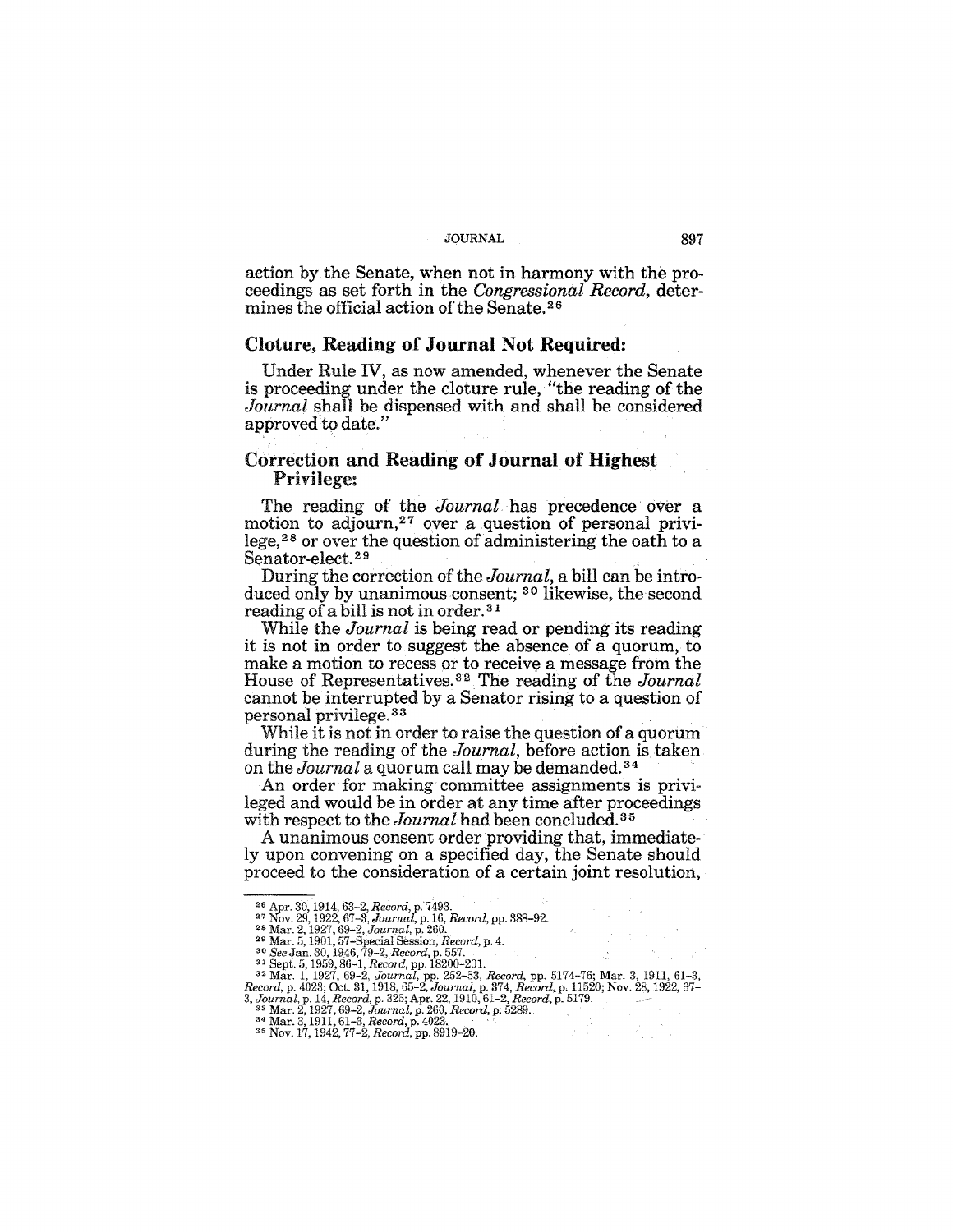#### 898 SENATE PROCEDURE

has precedence over the reading of the *Journal,* as required by Rule IV.36

#### Debate of:

*See "Journal,* Debate of," p. 754.

## Electoral Vote Entered in:

The President of the Senate at a joint meeting to canvass the electoral vote shall announce the state of the vote, which, with the list of the vote, is entered on the Journals of the two Houses.<sup>37</sup>

## Interruption of Reading Not in Order:

*See* "Reading, Interruption Out of Order," p. 900.

#### Messages May Not Interrupt Proceedings on:

*See* "Communications and Messages to the Senate," pp. 430-441.

## Petitions, Memorials, and Private Bills:

Petitions, memorials, bills or resolutions after the expiration of the Morning Hour may be delivered without objection to the Presiding Officer's desk by a Senator, and entered in the *Journal* and read twice and referred to the appropriate committee. 3 8

## President's Messages-Vetoes:

The reading of the President's message is not a spreading of it upon the *Journal* in accordance with the Constitution. 39 After the reading of the President's message the regular order is its spreading upon the *Journal.* 4 0

#### Privileged Business:

*See also* "Correction and Reading of *Journal* of Highest Privilege," pp. 897-898.

The reading of the *Journal* at the beginning of a new legislative day is highly privileged and must be read if

<sup>&</sup>lt;sup>36</sup> Dec. 20, 1928, 70–2, Journal, p. 52, Record, p. 908.<br><sup>37</sup> 2 U.S.C., sec. 15.<br><sup>38</sup> Rule VII, par. 6; July 25, 1914, 63–2, Record, pp. 12725–26.<br><sup>39</sup> See June 7, 1924, 68–1, Journal, p. 462, Record, pp. 11127–30.<br><sup>40</sup> F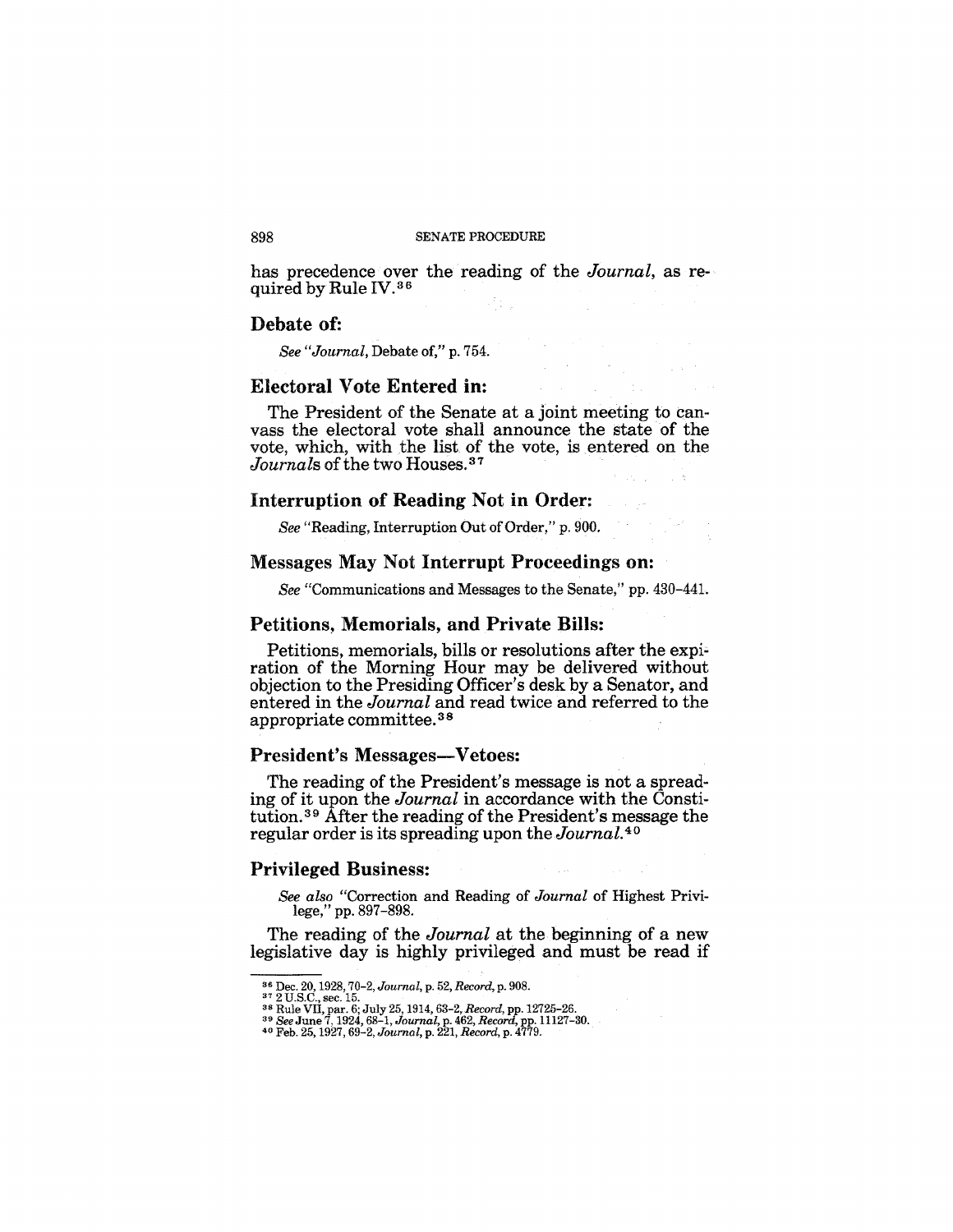objection is heard to a unanimous consent request that the *Journal* be considered as read,<sup>41</sup> or a motion that the *Journal* be approved to date could be adopted.

## Quorum Before Approval:

*See also* "Amend," pp. 894-895.

A quorum call is in order on a new legislative day before the *Journal* is read. <sup>42</sup>

#### Read Each Legislative Day:

There is no rule bearing upon the question of amending or approving any other *Journal* than that of the preceding day.43

The rule requires the reading of the *Journal* only following an adjournment; <sup>44</sup> it does not have to be read on a new calendar day following a recess from the previous day,45 Likewise, the legislative *Journal* does not have to be read when the Senate meets in executive session. 46

The reading of the *Journal* of the preceding legislative day is the first order of business when the Senate convenes following an adjournment, notwithstanding the fact that the *Journals* of days prior thereto might not have been approved.47

Upon objection being made to a unanimous consent request to dispense with the reading of the *Journal* of the previous day's proceedings, following an adjournment, it must be read,<sup>48</sup> or approved on motion under Rule IV.

On various occasions the *Journal* of two or more calendar days, comprising a whole or part of a legislative day, have been approved en bloc by unanimous consent.<sup>50</sup> In

If the reading is waived, action is concluded on the *Journal* for that day.49

<sup>41</sup>*See* Rule III; Jan. 25, 1966,89-2, *Record,* p. 1048. 42 Jan. 25, 1966,89-2, *Record,* p. 1047. 43 Jan. 21 and 22, 1891, 51-2, *Journal,* p. 89, *Record,* pp. 1589, 1654; *see also* Nov. 17,

*<sup>1942,77-2,</sup> Record,* pp. 8920-21. 44 June 12, 1935,74-1, *Record,* p. 9088. 45 Jan. 7, 1938,75-3, *Record,* p. 135; Dec. 8, 1942, 77-2, *Record,* p. 9370; July 23,1946, 79–2, Record, p. 9699.<br><sup>46</sup> Dec. 19, 1944, 78–2, Record, p. 9671.<br><sup>47</sup> See Dec. 1, 1922, 67–3, Record, p. 438.<br><sup>47</sup> Slar. 9, 1964, 88–2, Record, pp. 4742–54; see Oct. 3, 1963, 88–1, Record, pp. 18619–20;

July 26, 1962, 87-2, Record, pp. 14857-69; July 27, 1962, 87-2, Record, pp. 14892-93.<br><sup>49</sup> Jan. 27, 1966, 89-2, Record, p. 1263.<br><sup>50</sup> Sept. 16, 1929, 71-1, Journal, p. 137, Record, p. 3638; Sept. 23, 1929, 71-1, Journal,<br>p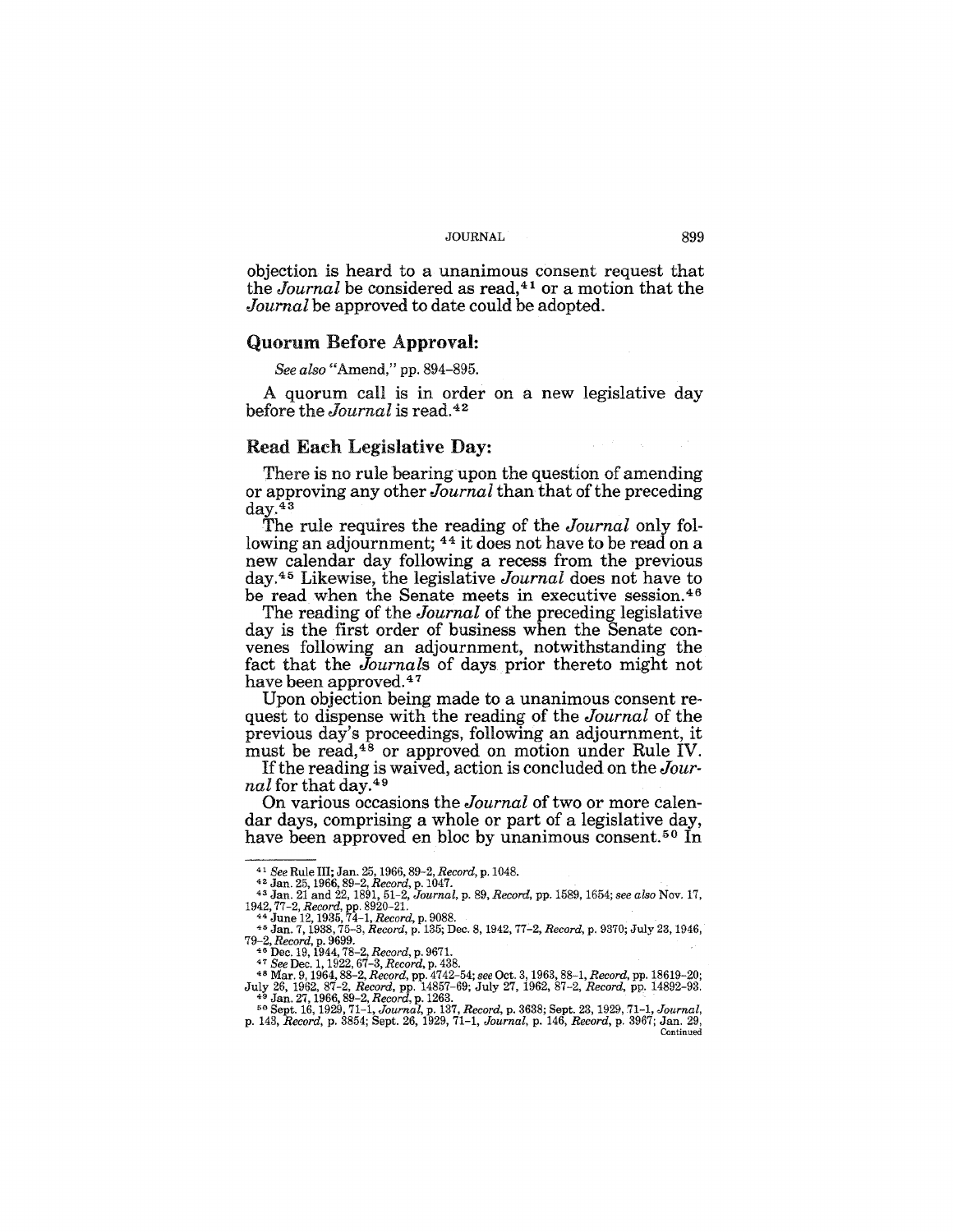#### 900 SENATE PROCEDURE

one instance the *Journals* for three legislative days (which were under consideration when the Senate adjourned on each of these days) were approved en bloc by unanimous consent. 5 1

#### Read in Full:

The *Journal,* on demand, must he read in full for corrections. 52

#### Reading Dispensed With:

*See also* "Read Each Legislative Day," pp. 899-900.

The following precedents were established before the Senate amended Rule IV in 1986 to permit the *Journal* to be approved on motion: Under Rule IV the reading of the *Journal* on a new legislative day can only be dispensed with by unanimous consent and a motion to that effect or a motion to suspend the reading of the *Journal* is not in order; 53 upon objection being made to a unanimous consent request to dispense with the reading of the *Journal,*  it must be read in full, 54 unless further reading thereof is later dispensed with by unanimous consent.<sup>55</sup>

Likewise, a motion to dispense with its further reading is not in order. <sup>56</sup>

It is not necessary to read the *Journal* from day to day when the Senate recesses.<sup>57</sup>

## Reading **Interruption Out of Order:**

The reading of the *Journal* may not be interrupted.<sup>58</sup>

<sup>1931, 71–3,</sup> Journal, p. 141, Record, p. 3425; Jan. 13, 1931, 71–3, Journal, p. 90, Record, p. 2040; June 19, 1929, 71–1, Journal, p. 126, Record, p. 3159; June 10, 1929, 71–1, Journal, p. 102, Record, P. 2086; May 17, 1928

*<sup>87-1,</sup> Record,* p.16426. 54 May 2, 1951, 82-1, *Record,* p. 4705; Mar. 11, 1953,83-1, *Record,* pp. 1838-39; Mar. 8,

*<sup>1960,86-2,</sup> Record,* p. 4860. *55 See* Aug. 21, 1961, 87-1, *Record,* p. 16426; Mar. 4, 1975, 94-1, *Record,* pp. 4994-97. 56 June 10, 1913, 63-1, *Record,* p. 1928.

<sup>57</sup>*See* Feb. 29, 1960,86-2, *Record,* pp. 3708-10. 58 May 28, 1976, 94-2, *Record,* pp. 15904-05.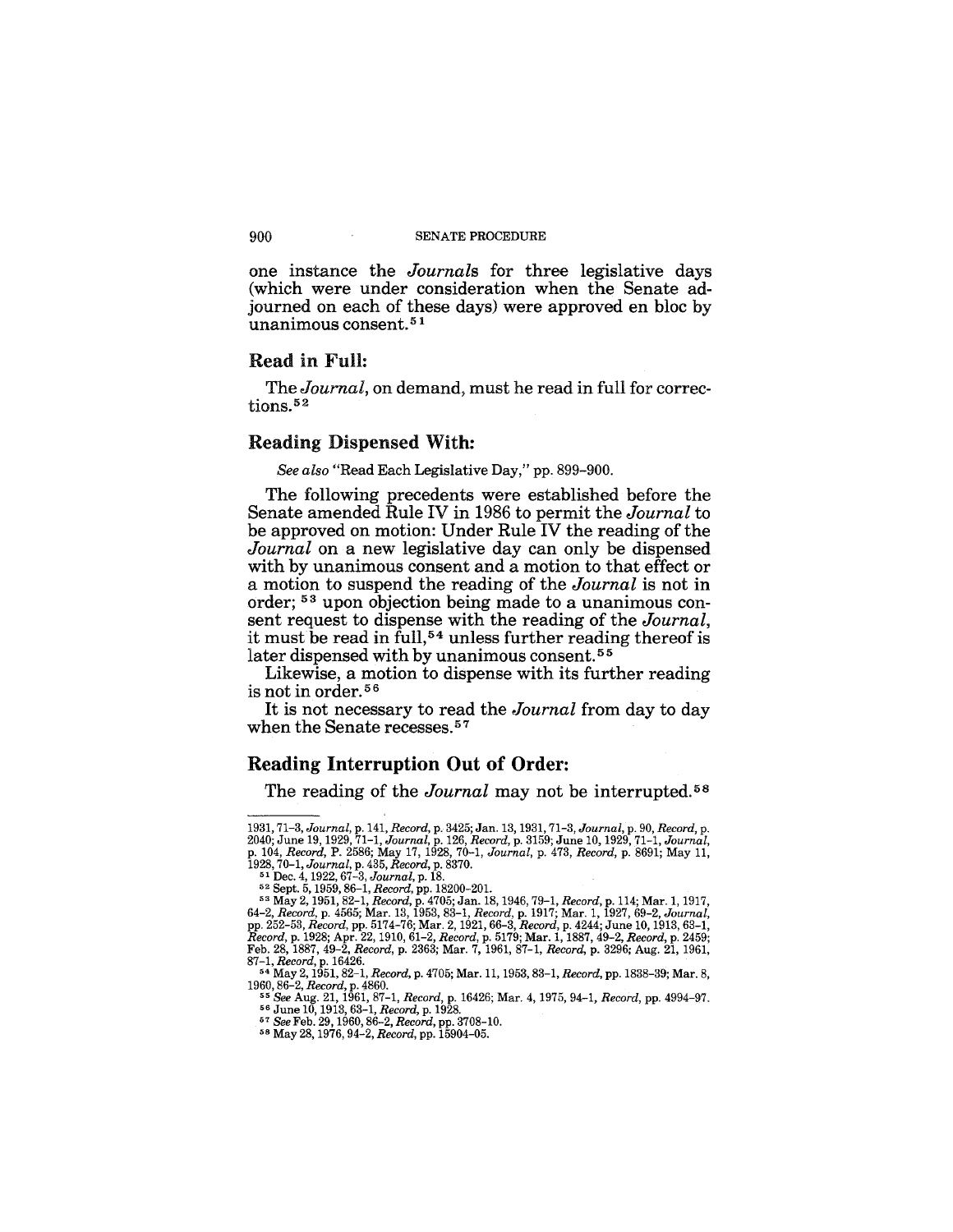## Reading of, Out of Order in Absence of Quorum:

The reading of the *Journal* is not in order, under the rules, where the absence of a quorum has been disclosed by a roll call of the Senate, and a request for unanimous consent to dispense with its reading is not in order. 59

## Reading of, Speed and Loudness:

There is no rule indicating how fast or how loudly the Clerk should read. 60

## Recess, Following, Reading Not Required;

*See also* "Read Each Legislative Day," pp. 899-900.

When the Senate convenes on a new Calendar day following a recess, the *Journal* may be considered as having been read by unanimous consent, but there is no requirement that the *Journal* be read at the beginning of such a new day.

If objection to such a request that the *Journal* be considered as having been read is heard, there is no necessity that the *Journal* be approved on that day. 61

## Waiving the Reading of:

When consent is granted to waive the reading of the *Journal* for a day that concludes the action on the *Journal*  for that day, *see* "Read Each Legislative Day," pp. 899- 900.

# LAID BEFORE SENATE HOUSE· PASSED BILLS AND MESSAGES

*See* "Amendments Between Houses," pp. 126-143; "Communications and Messages to the Senate," pp. 430-441.

<sup>59</sup>*See* Feb. 18, 1885,48-2, *Record,* p. 1828. *60 See* July 26, 1962, 87-2, *Record,* pp. 14857-69; July 27, 1962, 87-2, *Record,* pp. 14892-93.

<sup>61</sup> Jan. 29, 1966,89-2, *Record,* p. 1481.